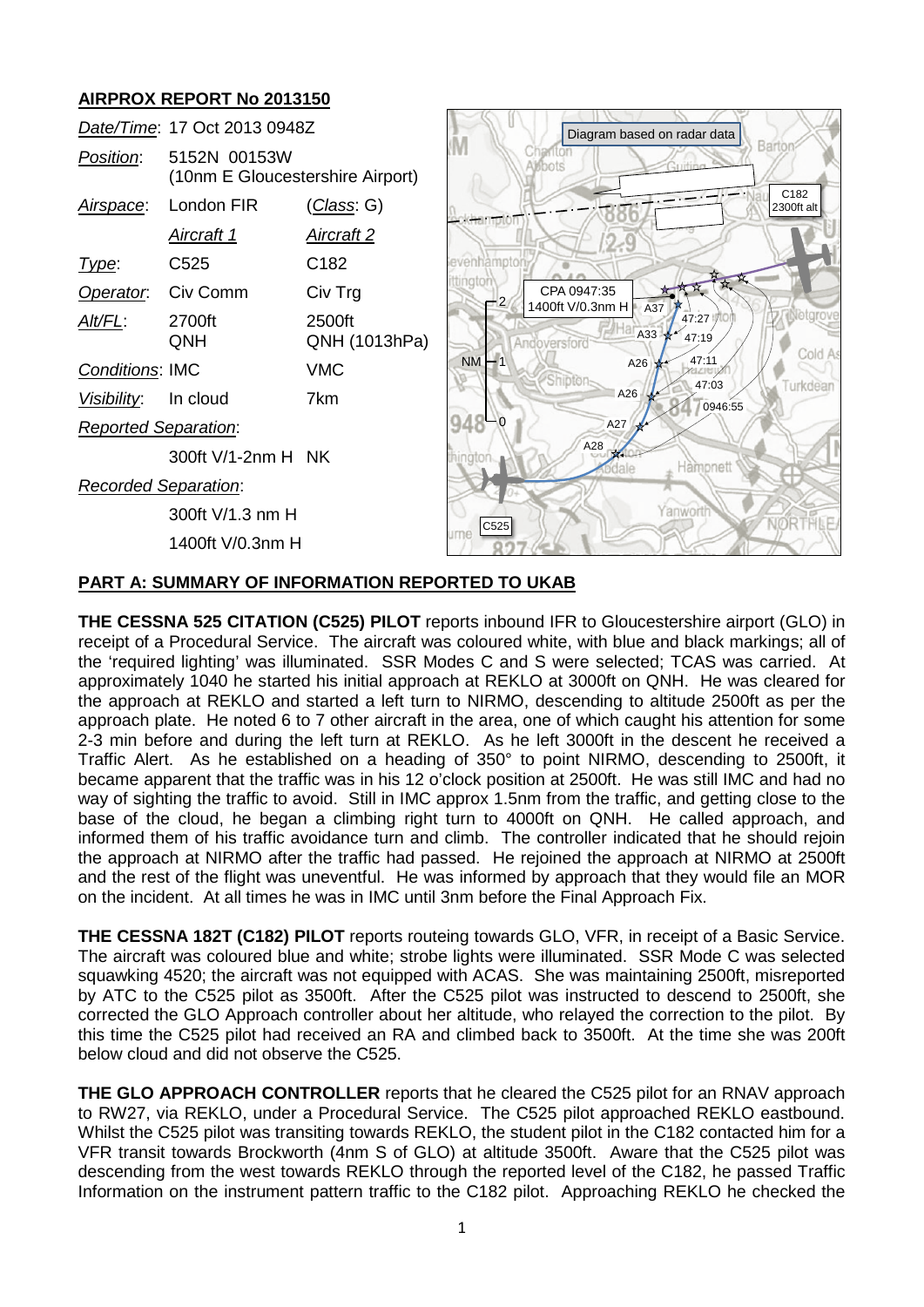level of the C525 with the pilot and passed Traffic Information on the C182's reported flight [at 3500ft]. The pilot of the C182 then actually reported at 2500ft. He updated both aircraft about the confliction. Very shortly afterwards the C525 pilot reported a TCAS RA in the approximate area of REKLO. There was no potential conflicting traffic observed in the area of REKLO until very shortly after the TCAS RA was reported, when a contact following the C182's profile appeared on the radar display. After the TCAS RA the C525 pilot completed the RNAV approach to RW27 via NIRMO.

#### **Factual Background**

The GLO weather was:

METAR EGBJ 170920 22004KT 190V250 9999 FEW015 15/11 Q1013= METAR EGBJ 170950 22004KT 180V250 9999 FEW020 15/12 Q1013=

CAP 774 UK Flight Information Services, defines the following service levels:

**Procedural Service**<sup>[1](#page-1-0)</sup>. Under a Procedural Service the controller shall provide traffic information, if it is considered that a confliction may exist, on aircraft being provided with a Basic Service and those where traffic information has been passed by another ATS unit; however, there is no requirement for deconfliction advice to be passed, and the pilot is wholly responsible for collision avoidance. The controller may, subject to workload, also provide traffic information on other aircraft participating in the Procedural Service, in order to improve the pilot's situational awareness.

Basic Service<sup>[2](#page-1-1)</sup>. A Basic Service is provided for the purpose of giving advice and information useful for the safe and efficient conduct of flights. This may include weather information, changes of serviceability of facilities, conditions at aerodromes, general airspace activity information, and any other information likely to affect safety. The avoidance of other traffic is solely the pilot's responsibility.'

CAP  $774<sup>3</sup>$  $774<sup>3</sup>$  $774<sup>3</sup>$  also states that:

'…Controllers may, subject to workload, initiate agreements (as defined in Service Principles) with pilots of aircraft under a Basic Service to restrict their flight profile in order to co-ordinate them with aircraft in receipt of a Procedural Service. However, controllers shall limit the occasions on which they make such agreements to those where it is clear that a confliction exists, and only when controller workload permits.

*Pilots must remain alert to the fact that whilst in receipt of a Procedural Service, they may encounter conflicting aircraft about which neither traffic information nor deconfliction advice have been provided. Additionally, the adequacy of ATC deconfliction advice relies on compliance by pilots, and in the nonsurveillance environment ATC are unable to recognise when pilot position reports are inaccurate or incorrect.'*

#### **Analysis and Investigation**

### **CAA ATSI**

CAA ATSI had access to the RTF and area radar recordings, the written report from the controller, together with reports from the C525 and C182 pilots. An adjustment of 15 sec was made to the transcription times in order to match the radar time injection.

The C525 pilot was operating IFR inbound to GLO and was in receipt of a Procedural Service from GLO Approach on frequency 128.550MHz. The C525 pilot had been cleared to commence the RNAV approach via REKLO for RW27 and an extract from the GLO instrument approach chart taken from the UK AIP, AD 2-EGBJ-8-7 (30 May 13) is reproduced in Figure 1.

<span id="page-1-2"></span><span id="page-1-1"></span>

<span id="page-1-0"></span><sup>1</sup> Chapter 5<br>
1 Chapter 1<br>
Chapter 5, Paragraph 6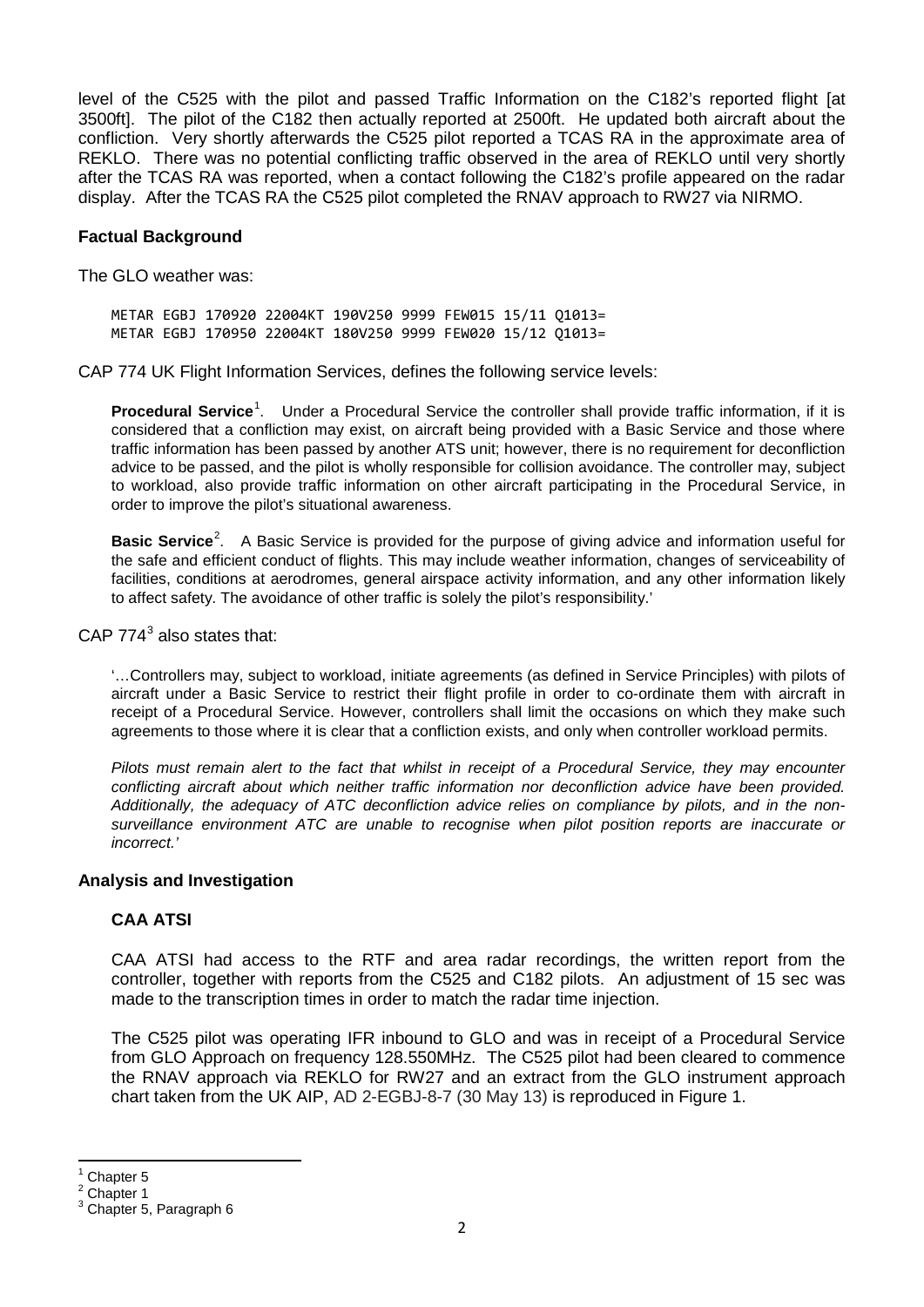

Figure 1 - extract from UK AIP, AD 2-EGBJ-8-7

The C182 pilot was operating a solo cross-country VFR training flight from Oxford airport (OXF), approaching GLO from the east and routeing via Brockworth, Stroud and the M4 eastbound returning to Oxford. The C182 pilot was in receipt of a Basic Service from GLO Approach on frequency 128.550MHz.

The GLO controller was providing an Approach Control Service. The ATSU is equipped with a primary radar system only (without SSR), which is utilised to expedite the procedural environment. The primary radar may be monitored but Radar Services are available subject to manning and operational requirements. The radar does not display traffic in the overhead.

At 0940:52 the C525 pilot contacted GLO Approach: *"Gloster a very good morning to you [C525 C/S] with you just passing through flight level five five now descending to flight level five zero we're routeing direct to REKLO for the RNAV GPS onto runway two seven got information ECHO and it's one zero one three."* The controller replied: *"[C525 C/S] Gloster Approach good morning Procedural Service and you're cleared for the RNAV approach runway two seven via REKLO report REKLO QNH correct."* The C525 pilot acknowledged: *"Copied that er cleared RNAV approach and er we'll call you at REKLO [C525 C/S]".* The C525 was 18.4nm W of GLO and the C182 was 23nm E of GLO. The controller passed the C525 pilot Traffic Information regarding a light aircraft operating to the south of the airport at 2000ft.

The controller's workload then increased due to confusion between two other cross-country aircraft with similar call-signs, regarding their levels and routeings.

At 0945:17, the C525 was 2.5nm SE of GLO when the pilot of the C182, 14nm E, contacted GLO Approach and the following RTF exchange occurred:

- C182 *"Gloster Radar [C182 C/S] requesting Basic Service"*
- ATC *"[C182] say again the end of your callsign I've got two similar air-type callsigns on frequency"*
- C182 *"[C182 C/S]*
- ATC *"[C182 C/S] pass your message*
- C182 *"[C182 C/S] is a Cessna one eight two routeing from Oxford to Oxford via Stroud and the M four bridge next point is Brockworth at time nine fifty five er altitude two thousand five hundred feet QNH one zero one three one POB request Basic Service"*
- ATC *"[C182 C/S] QNH one zero one three and report at Brockworth the instrument pattern active runway two seven with a Citation in a lefthand pattern descending to altitude two thousand three hundred feet"*
- C182 *"QNH one zero one three and will look out for the instrument traffic [C182 C/S]"*
- ATC *"[C525 C/S] report your level"*
- C525 *"Er just at three thousand feet now four miles to REKLO"* [0946:29] (see Figure 2).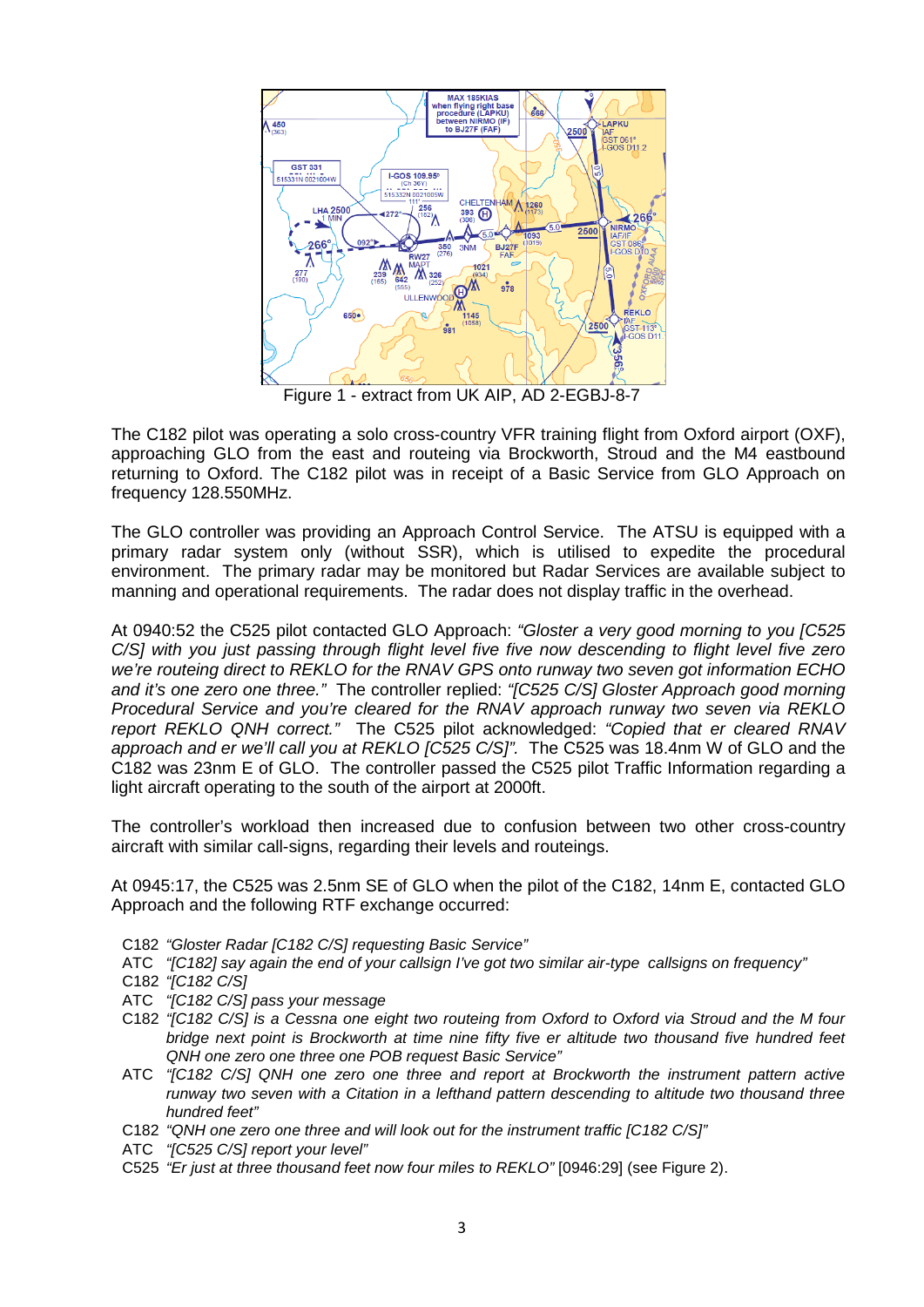

Figure 2 – Swanwick MRT at 0946:29

At 0946:43 the controller instructed the C525 pilot to report at NIRMO and then passed Traffic Information regarding the C182, *"[C525 C/S] a VFR traffic just called me at er reported at three* 

*thousand five hundred feet east of the field by about ten miles westbound is a Cessna"*. The C525 pilot replied, *"Copied that er what altitude was that at"* and the controller responded, *"Er reported at three thousand five hundred feet",* which was acknowledged by the C525 pilot: *"copied that thank you very much". The C182* pilot then reported "*at two thousand five hundred feet"* [0947:05] – See Figure 3.



Figure 3 – Swanwick MRT at 0947:05. .

- ATC *"[C182 C/S] roger er that previously reported er traffic in the instrument pattern at a similar level"* C182 *"Ok [C182 C/S)"*
- ATC *"and [C525 C/S] that traffic's [0947:15] now reported two thousand five hundred feet*
- ATC *"[C525 C/S] that previously reported traffic reported at two thousand five hundred feet not identified on radar"*

At 0947:21 the C525 was at FL026 (2600ft) – see Figure 4.



Figure 4 – Swanwick MRT at 0947:21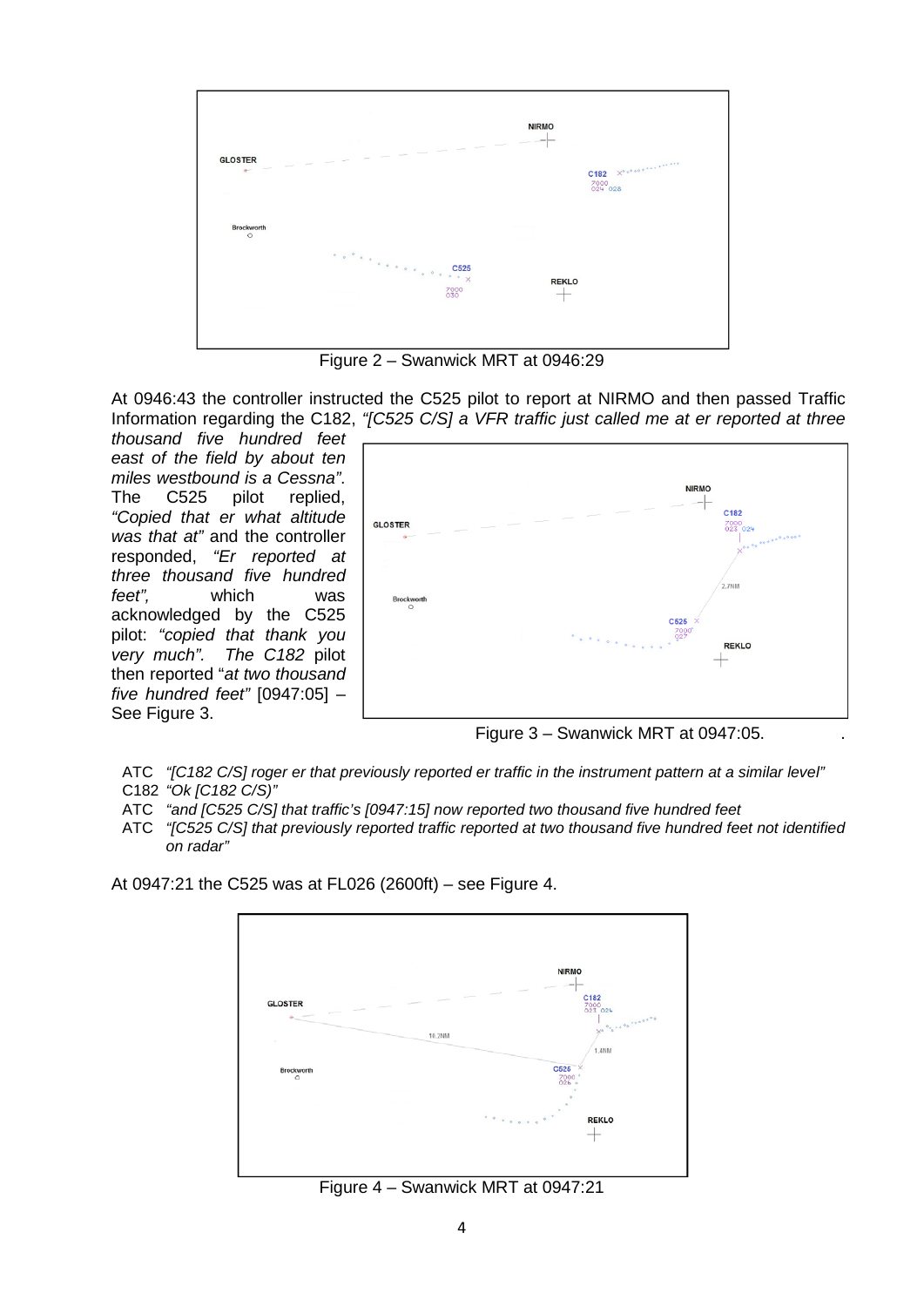At 0947:29 the C525 pilot reported, *"Copied that sir I'm climbing now to three thousand five hundred feet just had a er a TCAS warning so we're presently just passing through three thousand fi-two hundred feet for three thousand five hundred feet".* The controller replied, *"[C525 C/S] roger report er when TCAS is complete".* The radar recording showed the C525 indicating FL033 (3300ft), 1000ft above the level of the C182 – see Fig 5.



Figure 5 – Swanwick MRT at 0947:29

At 0948:18 the C525 pilot reported descending back to 3000ft. The C525 pilot advised that he intended to commence a right turn to descend back to altitude and pick up the inbound course. The controller instructed the C525 pilot to report NIRMO inbound. The pilot confirmed that he had received a TCAS RA and the controller indicated that an MOR report would be filed by ATC.

The two aircraft continued without further incident.

The ATSU reported that immediately after the incident the controller was debriefed and the tapes replayed. During the replay the ATSU and controller believed that the pilot had reported at 3500ft. However, the ATSU confirmed that on a more recent playback in PC 'wav' format, they confirmed that the pilot had reported at 2500ft. There was some discussion about why the controller misheard the reported level. The controller had been wearing a headset which cuts out background noise. It was not possible to determine a reason for mishearing the level other than known issue/similarity between the transmitted 2500ft and 3500ft.

The ATSU reported that as a result of this incident and a previous Airprox (2013013), the ATSU had highlighted the incidents and the potential for confusion when using the words 'two' and 'three', reminding all controllers 'to use the standard phraseology and satisfy themselves that no confusion exists when a pilot fails to use the correct pronunciation'. The ATSU issued an Airport Advisory Notice to local pilots on the same issue. In addition the ATSU discussed the particular (Brockworth) cross-country route with the training school at OXF and it was agreed that the cross-country route from OXF to Brockworth, which routed close to the GLO RW27 approaches, was unsuitable and has been withdrawn.

 $IUKAB$  Note 1: CAP [4](#page-4-0)13 (Radiotelephony Manual)<sup>4</sup> states the standard phraseology for the transmission of numbers as follows:  $2 = TOO'$ ,  $3 = TREE'$ ]

## **Summary**

The Airprox occurred when the C525 and C182 pilots flew into close proximity within the vicinity of the GLO RNAV instrument procedure for RW27. The C182 pilot had reported level at 2500ft but this was misheard by the controller as 3500ft and resulted in the controller passing incorrect Traffic

<span id="page-4-0"></span><sup>4</sup> Chapter 2, Paragraph 1.5.1, Page 3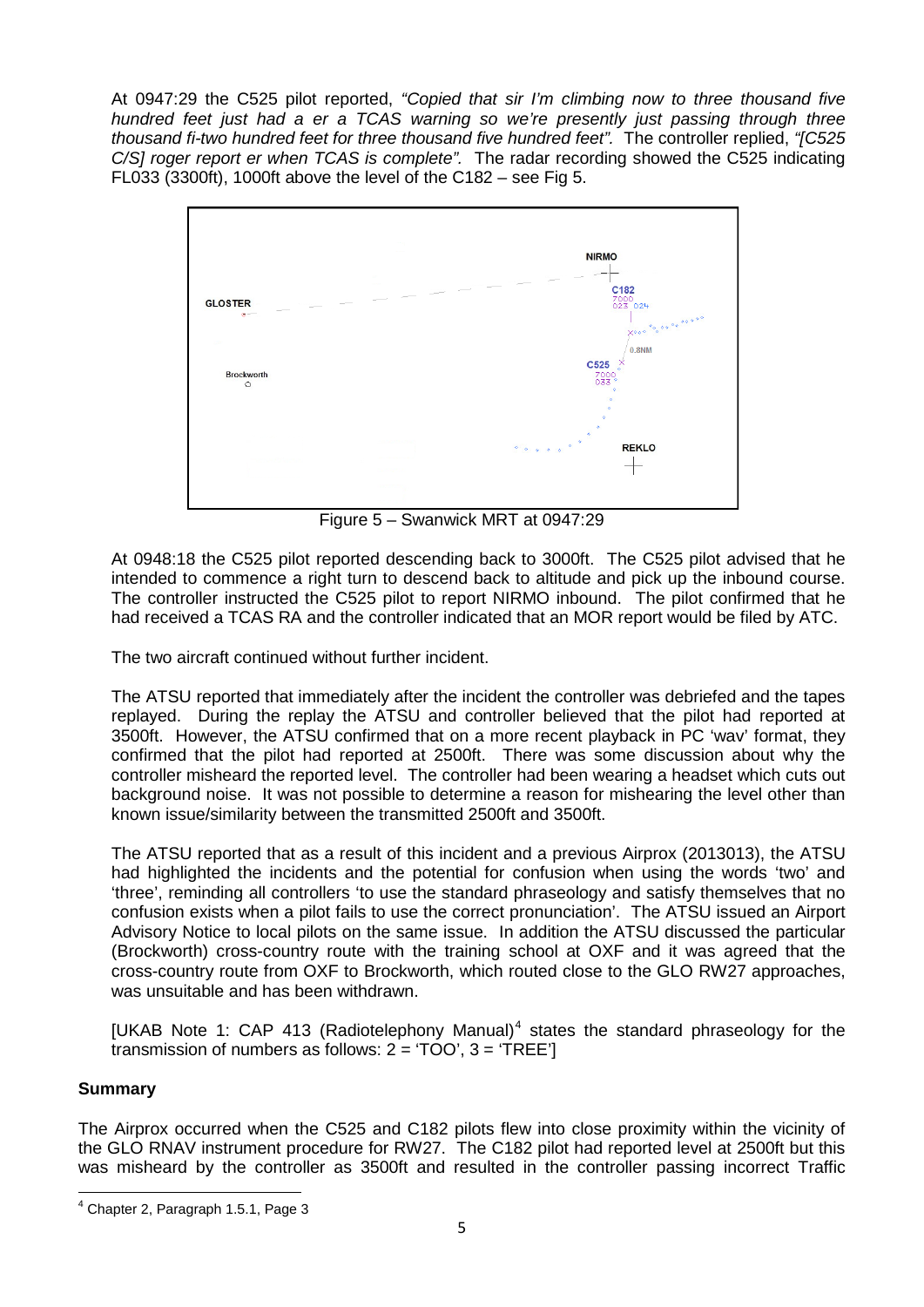Information to the C525 pilot. The C182 pilot recognised the error and immediately advised the controller by reporting the correct level. After the controller had updated the Traffic Information to the C525 pilot, he responded that he was climbing to 3500ft in response to a TCAS 'warning'; which he later confirmed was an RA.

## **PART B: SUMMARY OF THE BOARD'S DISCUSSIONS**

Information available included reports from the pilots of both aircraft, transcripts of the relevant RTF frequency, radar recordings, reports from the controller concerned, and reports from the appropriate ATC and operating authorities.

The Board first discussed the actions of the GLO controller. It was apparent that he had misheard the altitude reported by the C182 student pilot and believed that the pilot had reported being at 3500ft rather than the actual 2500ft. Consequently, the initial Traffic Information issued to the C525 pilot about the C182's altitude was not correct. The Board noted that when the C525 pilot had been advised that the C182 was at 3500ft he was already passing 3000ft.

Turning to the C182 pilot, the Board were pleased to note that, on hearing this incorrect Traffic Information, she immediately and pro-actively informed the controller of her correct altitude. The Board commended her for her airmanship and actions in responding so quickly to the error, especially since she was a student pilot who could quite reasonably be expected to be concentrating on the weather and her own navigation at the time.

As for the C525 pilot, the Board was clear that he had been very aware of other aircraft in the area, but his mental model was probably confused by the spurious Traffic Information that the C182 was above him rather than below. Notwithstanding, under ATSOCAS and the Rules of the Air, it remained the responsibility of both pilots to avoid a collision irrespective of the ATS they were being given, or any associated Traffic Information. Some members reiterated that there often appeared to be false expectations in the minds of pilots as to the protection being delivered under a Procedural Service, especially with foreign pilots who may be unfamiliar with ATSOCAS. The Board therefore felt it appropriate to make a recommendation that the CAA review the required content of airfield briefs, specifically to ensure that foreign pilots were made fully aware of the limitations of ATSOCAS, the UK's implementation of ICAO Annex 11 FIS and regulation EU No 923/2012. This mirrored the recommendation made earlier in the meeting regarding Airprox 2013145.

In summary, and after much discussion, the Board noted that, by the time the spurious Traffic Information had been issued, the two aircraft were already in close proximity. Therefore, given that the C525 pilot had previously received TCAS information about the C182 as he descended through 3000ft (and should therefore have been aware of its presence anyway), the Board deduced that the incorrect Traffic Information provided by ATC to the C525 was not the direct cause of the incident.

In the end, and reflecting again on the responsibilities of each pilot to avoid collisions themselves, despite the fact that he was IMC, the Board agreed that the cause of the Airprox had been that the C525 pilot had descended into conflict with the C182 after having been procedurally cleared to conduct the RNAV approach. The Board recognised that it had not been possible for either pilot to see the other aircraft because the C525 pilot was in cloud throughout the encounter. Nevertheless, they considered that the action taken by the C525 pilot after receiving a TCAS RA had been timely and effective in preventing the aircraft from colliding – Risk Category C.